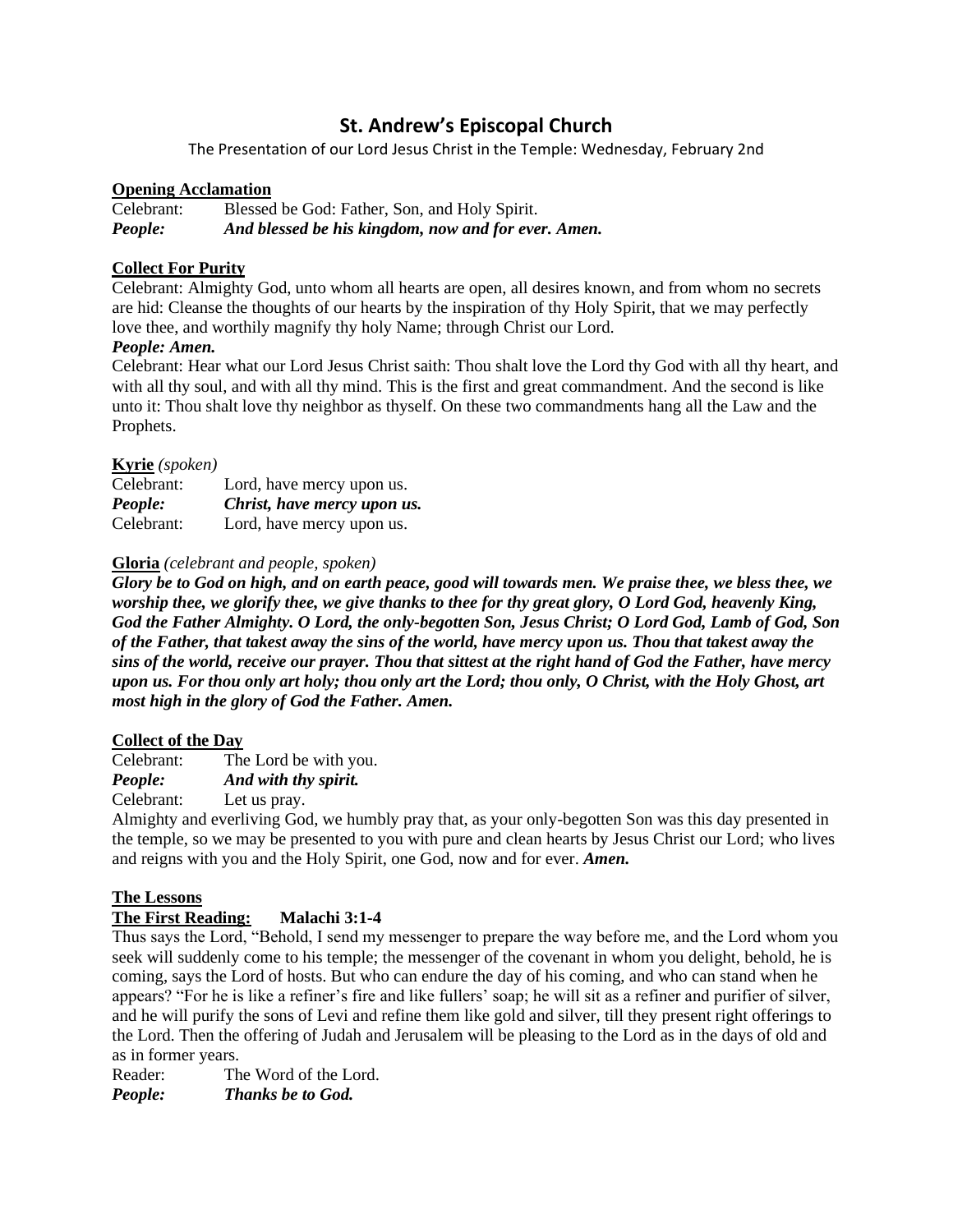# **Psalm 24:7-10** *(read responsively alternating verses)*

7 Lift up your heads, O gates! and be lifted up, O ancient doors! that the King of glory may come in. *8 Who is the King of glory? The Lord, strong and mighty, the Lord, mighty in battle!* 9 Lift up your heads, O gates! and be lifted up, O ancient doors! that the King of glory may come in. *10 Who is this King of glory? The Lord of hosts, he is the King of glory!*

# **The Second Reading: Hebrews 2:14-18**

Since therefore the children share in flesh and blood, he himself likewise partook of the same nature, that through death he might destroy him who has the power of death, that is, the devil, and deliver all those who through fear of death were subject to lifelong bondage. For surely it is not with angels that he is concerned but with the descendants of Abraham. Therefore he had to be made like his brethren in every respect, so that he might become a merciful and faithful high priest in the service of God, to make expiation for the sins of the people. For because he himself has suffered and been tempted, he is able to help those who are tempted.

Reader: The Word of the Lord. *People: Thanks be to God.*

# **The Gospel: Luke 2:22-40**

Celebrant: The Holy Gospel of our Lord Jesus Christ according to St. Luke.. *People: Glory be to thee, O Lord.*

And when the time came for their purification according to the law of Moses, they brought him up to Jerusalem to present him to the Lord (as it is written in the law of the Lord, "Every male that opens the womb shall be called holy to the Lord") and to offer a sacrifice according to what is said in the law of the Lord, "a pair of turtledoves, or two young pigeons." Now there was a man in Jerusalem, whose name was Simeon, and this man was righteous and devout, looking for the consolation of Israel, and the Holy Spirit was upon him. And it had been revealed to him by the Holy Spirit that he should not see death before he had seen the Lord's Christ. And inspired by the Spirit he came into the temple; and when the parents brought in the child Jesus, to do for him according to the custom of the law, he took him up in his arms and blessed God and said, "Lord, now lettest thou thy servant depart in peace, according to thy word; for mine eyes have seen thy salvation which thou hast prepared in the presence of all peoples, a light for revelation to the Gentiles, and for glory to thy people Israel." And his father and his mother marveled at what was said about him; and Simeon blessed them and said to Mary his mother, "Behold, this child is set for the fall and rising of many in Israel, and for a sign that is spoken against (and a sword will pierce through your own soul also), that thoughts out of many hearts may be revealed." And there was a prophetess, Anna, the daughter of Phan′u-el, of the tribe of Asher; she was of a great age, having lived with her husband seven years from her virginity, and as a widow till she was eighty-four. She did not depart from the temple, worshiping with fasting and prayer night and day. And coming up at that very hour she gave thanks to God, and spoke of him to all who were looking for the redemption of Jerusalem. And when they had performed everything according to the law of the Lord, they returned into Galilee, to their own city, Nazareth. And the child grew and became strong, filled with wisdom; and the favor of God was upon him.

Celebrant: This is the Gospel of the Lord. *People: Praise be to thee O Christ.*

## **The Sermon**

The Reverend Harold V. Reed

## **The Nicene Creed** *(Celebrant and People)*

*I believe in one God, the Father, the Almighty, maker of heaven and earth, and of all things visible and invisible; And in one Lord Jesus Christ, the only-begotten Son of God, begotten of his Father before all*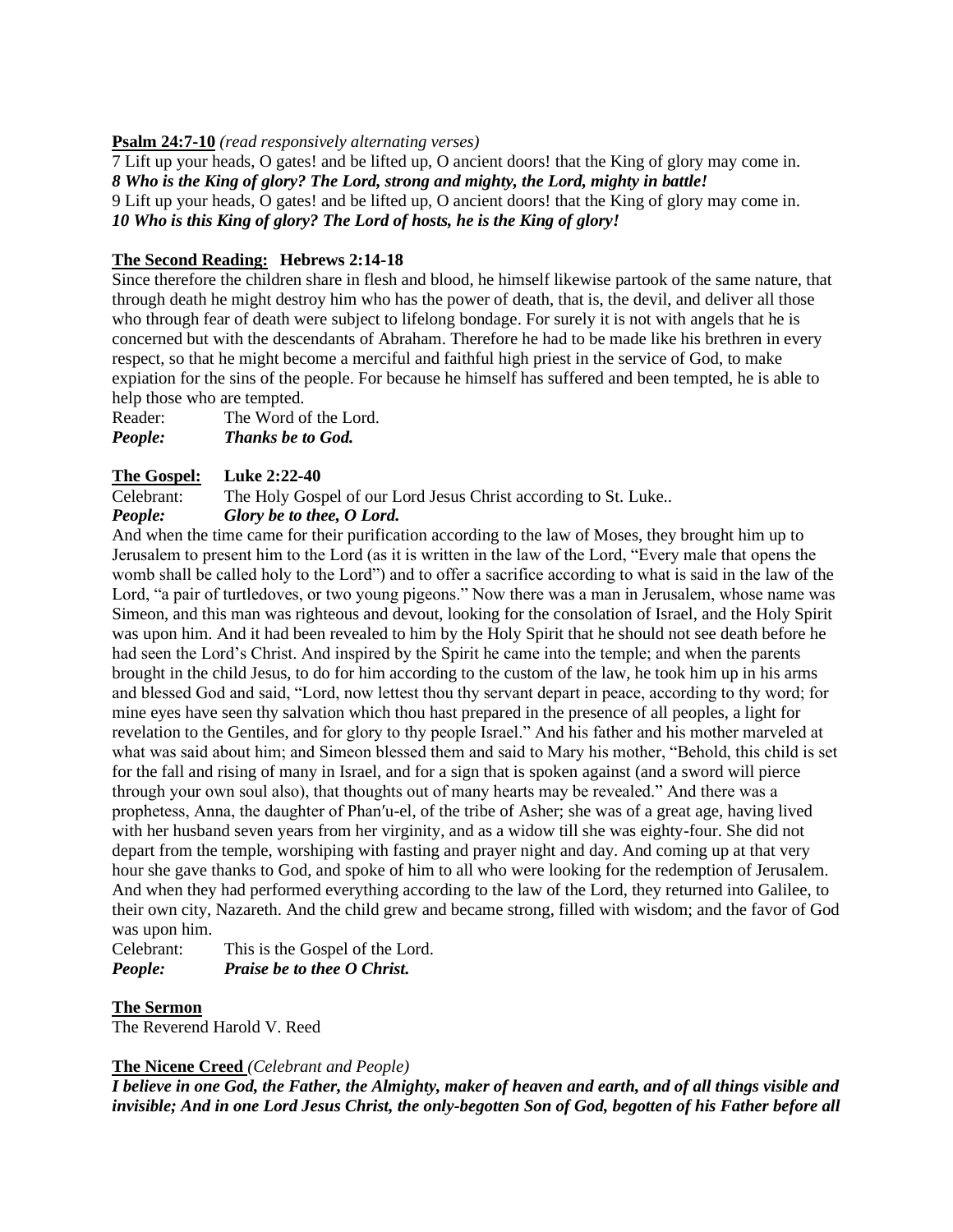*worlds, God of God, Light of Light, very God of very God, begotten, not made, being of one substance with the Father; by whom all things were made; who for us men and for our salvation came down from heaven, and was incarnate by the Holy Ghost of the Virgin Mary, and was made man; and was crucified also for us under Pontius Pilate; he suffered and was buried; and the third day he rose again according to the Scriptures, and ascended into heaven and sitteth on the right hand of the Father; and he shall come again, with glory, to judge both the quick and the dead; whose kingdom shall have no end. And I believe in the Holy Ghost, the Lord, and Giver of Life, who proceedeth from the Father and the Son; who with the Father and the Son together is worshiped and glorified; who spake by the Prophets. And I believe one holy Catholic and Apostolic Church; I acknowledge one Baptism for the remission of sins; and I look for the resurrection of the dead, and the life of the world to come. Amen.*

# **The Prayer For The State**

*[Opening Prayers for St. Andrew's]*

Celebrant: Let us pray for the whole state of Christ's Church and the world.

Almighty and everliving God, who in thy holy Word hast taught us to make prayers, and supplications, and to give thanks for all men: Receive these our prayers which we offer unto thy divine Majesty, beseeching thee to inspire continually the Universal Church with the spirit of truth, unity, and concord; and grant that all those who do confess thy holy Name may agree in the truth of thy holy Word, and live in unity and godly love.

Give grace, O heavenly Father, to all bishops and other ministers, that they may, both by their life and doctrine, set forth thy true and lively Word, and rightly and duly administer thy holy Sacraments.

And to all thy people give thy heavenly grace, and especially to this congregation here present; that, with meek heart and due reverence, they may hear and receive thy holy Word, truly serving thee in holiness and righteousness all the days of their life.

We beseech thee also so to rule the hearts of those who bear the authority of government in this and every land, that they may be led to wise decisions and right actions for the welfare and peace of the world.

Open, O Lord, the eyes of all people to behold thy gracious hand in all thy works, that, rejoicing in thy whole creation, they may honor thee with their substance, and be faithful stewards of thy bounty.

And we most humbly beseech thee, of thy goodness, O Lord, to comfort and succor all those who, in this transitory life, are in trouble, sorrow, need, sickness, or any other adversity.

And we also bless thy holy Name for all thy servants departed this life in thy faith and fear, beseeching thee to grant them continual growth in thy love and service; and to grant us grace so to follow the good examples of all thy saints, that with them we may be partakers of thy heavenly kingdom.

Grant these our prayers, O Father, for Jesus Christ's sake, our only Mediator and Advocate. *Amen.*

## **The Confession of Sin and Absolution**

Celebrant: Ye who do truly and earnestly repent you of your sins, and are in love and charity with your neighbors, and intend to lead a new life, following the commandments of God, and walking from henceforth in his holy ways: Draw near with faith, and make your humble confession to Almighty God.

# *(Celebrant and People) Almighty God, Father of our Lord Jesus Christ, maker of all things, judge of all men: We acknowledge and bewail our manifold sins and wickedness, which we from time to time*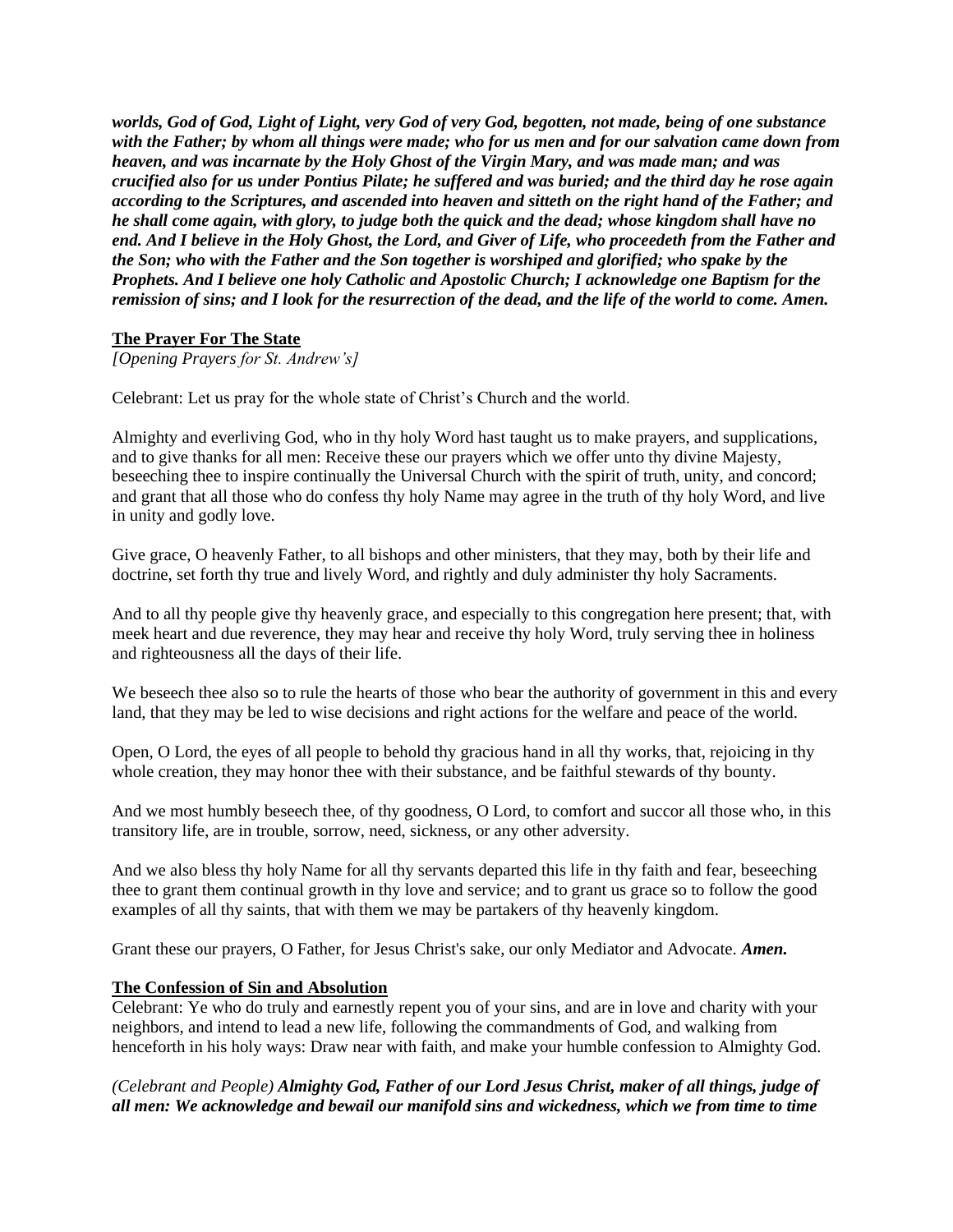*most grievously have committed, by thought, word, and deed, against thy divine Majesty, provoking most justly thy wrath and indignation against us. We do earnestly repent, and are heartily sorry for these our misdoings; the remembrance of them is grievous unto us, the burden of them is intolerable. Have mercy upon us, have mercy upon us, most merciful Father; for thy Son our Lord Jesus Christ's sake, forgive us all that is past; and grant that we may ever hereafter serve and please thee in newness of life, to the honor and glory of thy Name; through Jesus Christ our Lord. Amen.*

Celebrant: Almighty God, our Heavenly Father, who of his great mercy hath promised forgiveness of sins to all those who with hearty repentance and true faith turn unto him, have mercy upon you, pardon and deliver you from all your sins, confirm and strengthen you in all goodness, and bring you to everlasting life; through Jesus Christ our Lord. *Amen.*

Celebrant: Hear the word of God all who truly turned to him. Come unto me, all ye that travail and are heavy laden, and I will refresh you.

For God so loved the world, that he gave his only-begotten Son, to the end that all that believe in him should not perish, but have everlasting life.

This is a true saying, and worthy of all men to be received, that Christ Jesus came into the world to save sinners.

If any man sin, we have an Advocate with the Father, Jesus Christ the righteous; and he is the perfect offering for our sins, and not for ours only, but for the sins of the whole world.

### **The Peace**

| Celebrant: | May the peace of the Lord be always with you.                                                     |
|------------|---------------------------------------------------------------------------------------------------|
| People:    | And with thy Spirit.                                                                              |
| Celebrant: | Walk in love, as Christ loved us and gave himself up for us, an offering and sacrifice to<br>God. |

#### **The Great Thanksgiving** *(Eucharistic Prayer I)*

| People:    | It is meet and right so to do.        |
|------------|---------------------------------------|
| Celebrant: | Let us give thanks unto our Lord God. |
| People:    | We lift them up unto the Lord.        |
| Celebrant: | Lift up your hearts.                  |
| People:    | And with thy spirit.                  |
| Celebrant: | The Lord be with you.                 |

It is very meet, right, and our bounden duty, that we should at all times, and in all places, give thanks unto thee, O Lord, holy Father, almighty, everlasting God.

# *[Proper Preface]*

Therefore with Angels and Archangels, and with all the company of heaven, we laud and magnify thy glorious Name; evermore praising thee, and singing.

# **Sanctus** *(Celebrant and People, spoken)*

*Holy, holy, holy, Lord God of Hosts: Heaven and earth are full of thy glory. Glory be to thee, O Lord Most High. Blessed is he that cometh in the name of the Lord. Hosanna in the highest.*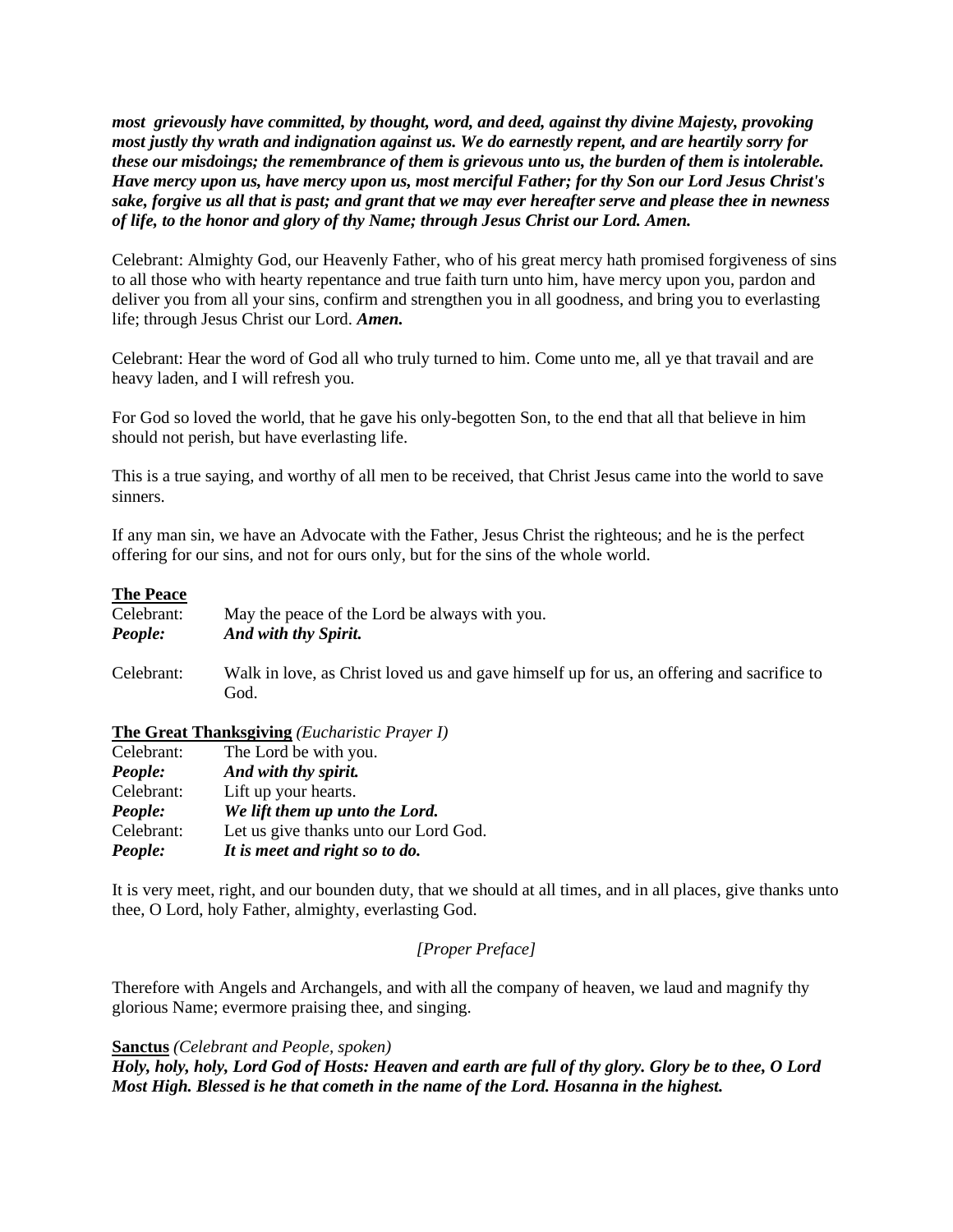All glory be to thee, Almighty God, our heavenly Father, for that thou, of thy tender mercy, didst give thine only Son Jesus Christ to suffer death upon the cross for our redemption; who made there, by his one oblation of himself once offered, a full, perfect, and sufficient sacrifice, oblation, and satisfaction, for the sins of the whole world; and did institute, and in his holy Gospel command us to continue, a perpetual memory of that his precious death and sacrifice, until his coming again.

For in the night in which he was betrayed, he took bread; and when he had given thanks, he broke it, and gave it to his disciples, saying, "Take, eat, this is my Body, which is given for you. Do this in remembrance of me."

Likewise, after supper, he took the cup; and when he had given thanks, he gave it to them, saying, "Drink ye all of this; for this is my Blood of the New Testament, which is shed for you, and for many, for the remission of sins. Do this, as oft as ye shall drink it, in remembrance of me."

Wherefore, O Lord and heavenly Father, according to the institution of thy dearly beloved Son our Savior Jesus Christ, we, thy humble servants, do celebrate and make here before thy divine Majesty, with these thy holy gifts, which we now offer unto thee, the memorial thy Son hath commanded us to make; having in remembrance his blessed passion and precious death, his mighty resurrection and glorious ascension; rendering unto thee most hearty thanks for the innumerable benefits procured unto us by the same.

And we most humbly beseech thee, O merciful Father, to hear us; and, of thy almighty goodness, vouchsafe to bless and sanctify, with thy Word and Holy Spirit, these thy gifts and creatures of bread and wine; that we, receiving them according to thy Son our Savior Jesus Christ's holy institution, in remembrance of his death and passion, may be partakers of his most blessed Body and Blood.

And we earnestly desire thy fatherly goodness mercifully to accept this our sacrifice of praise and thanksgiving; most humbly beseeching thee to grant that, by the merits and death of thy Son Jesus Christ, and through faith in his blood, we, and all thy whole Church, may obtain remission of our sins, and all other benefits of his passion.

And here we offer and present unto thee, O Lord, our selves, our souls and bodies, to be a reasonable, holy, and living sacrifice unto thee; humbly beseeching thee that we, and all others who shall be partakers of this Holy Communion, may worthily receive the most precious Body and Blood of thy Son Jesus Christ, be filled with thy grace and heavenly benediction, and made one body with him, that he may dwell in us, and we in him.

And although we are unworthy, through our manifold sins, to offer unto thee any sacrifice, yet we beseech thee to accept this our bounden duty and service, not weighing our merits, but pardoning our offences, through Jesus Christ our Lord; By whom, and with whom, in the unity of the Holy Ghost, all honor and glory be unto thee, Almighty Father, now and forever. *Amen.*

And now, as our Savior Christ hath taught us, we are bold to say: *(Celebrant and People)*

*Our Father, who art in heaven, hallowed be Thy name. Thy kingdom come, Thy will be done, on earth as it is in heaven. Give us this day our daily bread. And forgive us our trespasses, as we forgive those who trespass against us. And lead us not into temptation, but deliver us from evil. For Thine is the kingdom, and the power, and the glory, forever and ever. Amen.*

## **The Breaking of the Bread**

Celebrant: Alleluia. Christ our Passover is sacrificed for us. *People: Therefore let us keep the feast. Alleluia.*